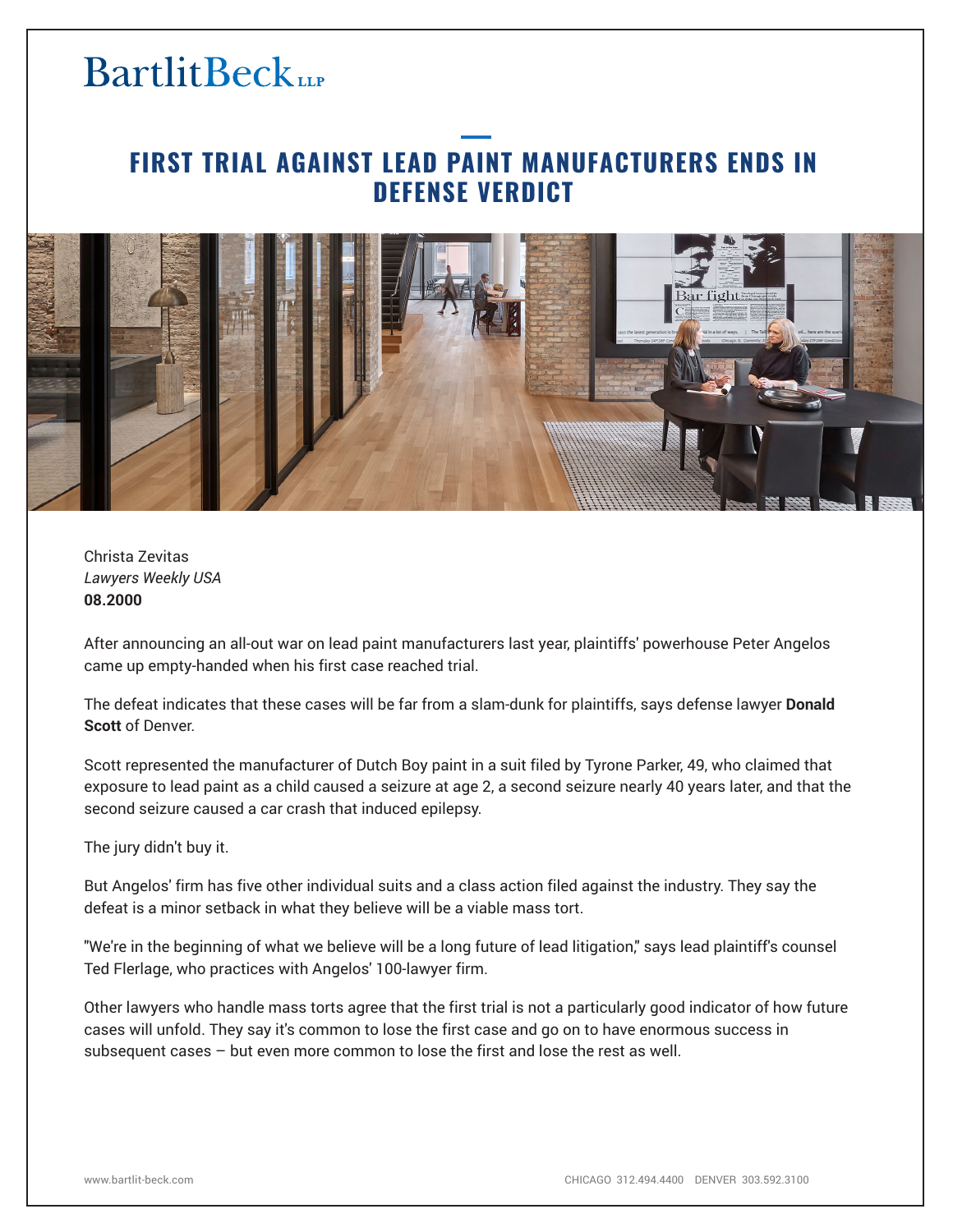FIRST TRIAL AGAINST LEAD PAINT MANUFACTURERS ENDS IN DEFENSE VERDICT

While lead paint suits against landlords have been common for more than a decade, the *Parker* case was the first suit against lead paint manufacturers to reach trial.

Between 1987 and 2000, about 45 suits were filed against lead paint manufacturers, all of which were dismissed on statute-of-limitations grounds or for failure to identify the specific paint maker, says Scott.

Scott, who practices in a 15-lawyer firm, says the plaintiff got this case to trial because the plaintiff's older siblings claimed to remember the specific paint maker.

He also notes that because the defendants won on causation, the jury never decided whether the defendants were the actual manufacturers.

Flerlage says that the paint identification made the *Parker* case unique, he says future cases won't require such identification because they'll target the conduct of the industry under the theory of joint tort liability, which he says will not require product identification.

The *Parker* suit was also unique because it involved a middle-aged man.

"When the [other five] actions were filed, the plaintiffs were between 18 months and about seven years old," he says.

### **An Innovative Theory**

Scott's co-counsel, Michael Jones, notes that some plaintiffs have brought these cases under the theory of market share liability. But he says, "the theory isn't widely approved in this country, and every appellate court that's considered it for lead paint [suits] has rejected it."

Flerlage agrees, adding that he wouldn't want to use the market share liability theory because "then the plaintiff must name all defendants – for example, the plaintiff would have to make sure all lead paint makers were named in the suit."

The solution, according to Flerlage, is to sue under joint tort liability, which also allows the suit to proceed without identifying the naming a specific paint product which caused the injury.

"You can base your suit either on the product or on the conduct," he explains. "We've chosen to sue based on conduct."

According to Flerlage's theory, the paint industry continued to produce lead pigments long after it knew how dangerous they could be. Furthermore, the industry misrepresented the dangers to federal regulators. Had the industry not hidden the dangers from the public, lead paint would have been pulled from the market much sooner, and the paint that injured the plaintiff would have contained no lead. Therefore, even though the plaintiff cannot identify the specific manufacturer, the entire industry is responsible, Flerlage argues.

The named defendants in Flerlage's suits include the major lead paint manufacturers plus several paint industry associations.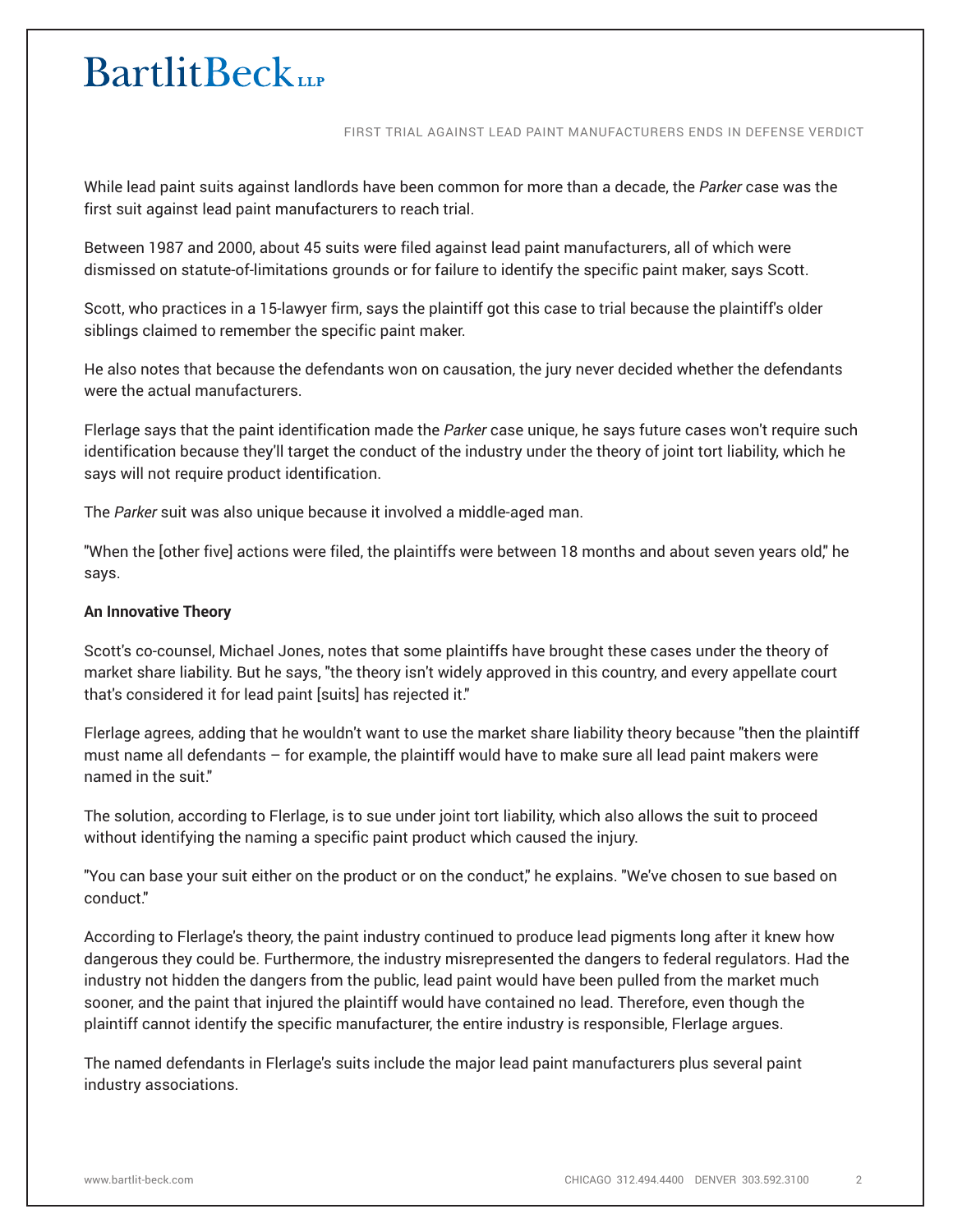FIRST TRIAL AGAINST LEAD PAINT MANUFACTURERS ENDS IN DEFENSE VERDICT

"Our position is that the Lead Industries Association and the National Paint and Coatings Association – as well as lead paint manufacturers and lead pigment makers – convinced the government to allow lead paint [sales] well into the 1970s even though the industry knew at the turn of the 20th century that there was no safe level of lead paint," he says.

If the jury agrees that one or more of the defendants is liable under the theory of joint tort liability, each of those defendants is held joint and severally liable, he says.

"We're arguing that there is \$500 million worth of lead abatement [necessary] in this country because the industry put it on the market even though they knew of its dangers," says Flerlage. "I believe juries will have no trouble recognizing this – but the question that's left to be answered is, 'Will you be able to get one to a jury?'"

### **What Caused the Seizures?**

In *Parker*, the plaintiff claimed that exposure to lead paint caused a seizure at age 2. Then a second seizure 39 years later caused him to crash his car. He claimed the car crash induced epilepsy and thus sued the defendant paint manufacturers for causing his epilepsy.

According to Jones, winning a motion to bifurcate the trial on causation and damages proved key to victory.

"Bifurcating a trial on compensatory and punitive damages, [with] the issue of failure to warn included in the compensatory phase, is very common," says Jones, who practices in the Washington, D.C., office of Kirkland & Ellis. "But I suggested that we bifurcate on causation and failure to warn – because then failure to warn would be a deficient issue if we could win on causation."

The defense's winning argument, adds Jones, was that as a child Parker suffered what's known as a febrile, or fever-related, seizure – not a lead-related one.

"When Parker was diagnosed with a lead seizure in 1953, not much was known about febrile seizures," says Jones. "Vomiting and diarrhea are symptoms of lead seizures, but the medical records showed that Parker didn't exhibit these symptoms. The records also said that Parker's seizure happened suddenly, which [occurs with] febrile, not lead, seizures. Our neurologist testified that Parker's seizure was more consistent with a febrile one, and the jury told us afterwards that they believed his testimony."

The defense also contested the relevance of studies that show a decline in intelligence among children who eat lead paint, noting that the defendant performed better academically than his siblings.

"For instance, both of his older brothers had dropped out of [high] school while he had graduated and gone on to a community college," says Scott.

#### **The Seizure**

In August 1953, Parker, then two years old, suffered a seizure. His grandmother brought him to the University of Maryland Hospital where he was diagnosed with lead encephalopathy, a swelling of the brain caused by high levels of lead.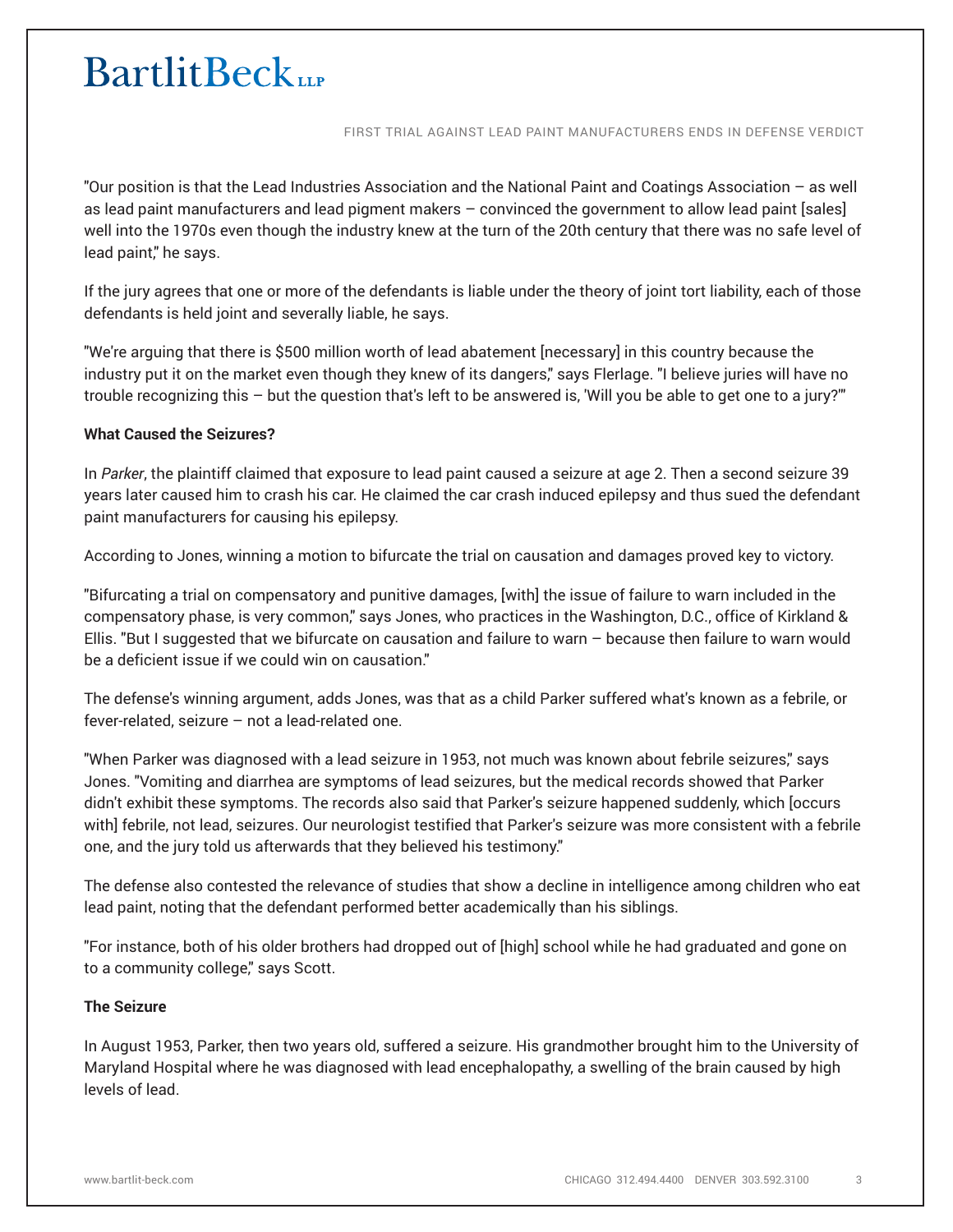FIRST TRIAL AGAINST LEAD PAINT MANUFACTURERS ENDS IN DEFENSE VERDICT

The level of lead in Parker's blood was tested at 52 micrograms per deciliter of blood, which Scott says was not a level that generally raised concern in the 1950s. Parker subsequently underwent treatment to reduce that lead level, but claimed that despite the treatment, the lead poisoning allegedly caused a learning disability, says Scott.

In 1992, 41-year-old Parker was driving his car when he had a seizure and crashed into a tree. The accident left him with severe epilepsy.

He sued PPG Industries, maker of Pittsburgh Paint, and NL Industries, maker of Dutch Boy paint. His siblings identified Dutch Boy and Pittsburgh Paint as the two brands their grandfather had used to paint their childhood home before Parker suffered his first seizure. Defense attorneys contested siblings' identification of the paints and that the lead paint caused Parker's seizures.

### **Winning Causation**

The defense strategy was to win on causation before the jury ever got to hear the liability arguments in the second portion of the bifurcated trial. So the first and only portion of the trial became a battle of the experts.

That wasn't going to be an easy task, notes Scott, because the plaintiff "had credible, respectable experts.

"He had a neurologist from Johns Hopkins Bayview Hospital, an epilepsy expert and a pediatrician who is one of the country's leading experts on childhood lead poisoning. And all of them testified that the 1953 diagnosis was a good one," says Scott. "They said because they agreed that the original seizure was caused by lead – and because Parker didn't suffer any other head injuries between then and 1992 – then [damage from his first leadrelated seizure] must have caused his second one."

But Scott argued that the plaintiffs' experts failed to consider the most current medical research on febrile seizures. In contrast, the defense's expert – a Johns Hopkins neurologist who heads the hospital's epilepsy center – based his entire testimony on current medical research. Scott notes that jurors told him after trial that they sided with the defense expert.

"He said that in the 1950s, the [University of Maryland] hospital was on the cutting-edge of childhood lead poisoning studies – and [doctors there] were looking out for lead poisoning and calling some [cases] lead poisoning when they really weren't," says Scott. "Then he testified that in 1953, doctors weren't aware of what we now know to be common symptoms of febrile seizures. He explained how Parker's symptoms were in line with those of a febrile seizure, and that febrile seizures can cause damage down the road – including other seizures if they are serious enough. According to our expert, Parker's was very serious – complex febrile seizures are classified as those that last 30 minutes or longer, and his lasted two hours."

Scott also believes that it was a mistake for the plaintiffs to rely on the siblings' memories to identify the paint makers.

"We argued that the jury shouldn't rely on the siblings' memories because the brother was 11 years old at the time of Parker's seizure, and the sister was only three," says Scott. "We said that, yes, they probably did see Dutch Boy paint in the house. But it was questionable as to [what years] the paints were there because the